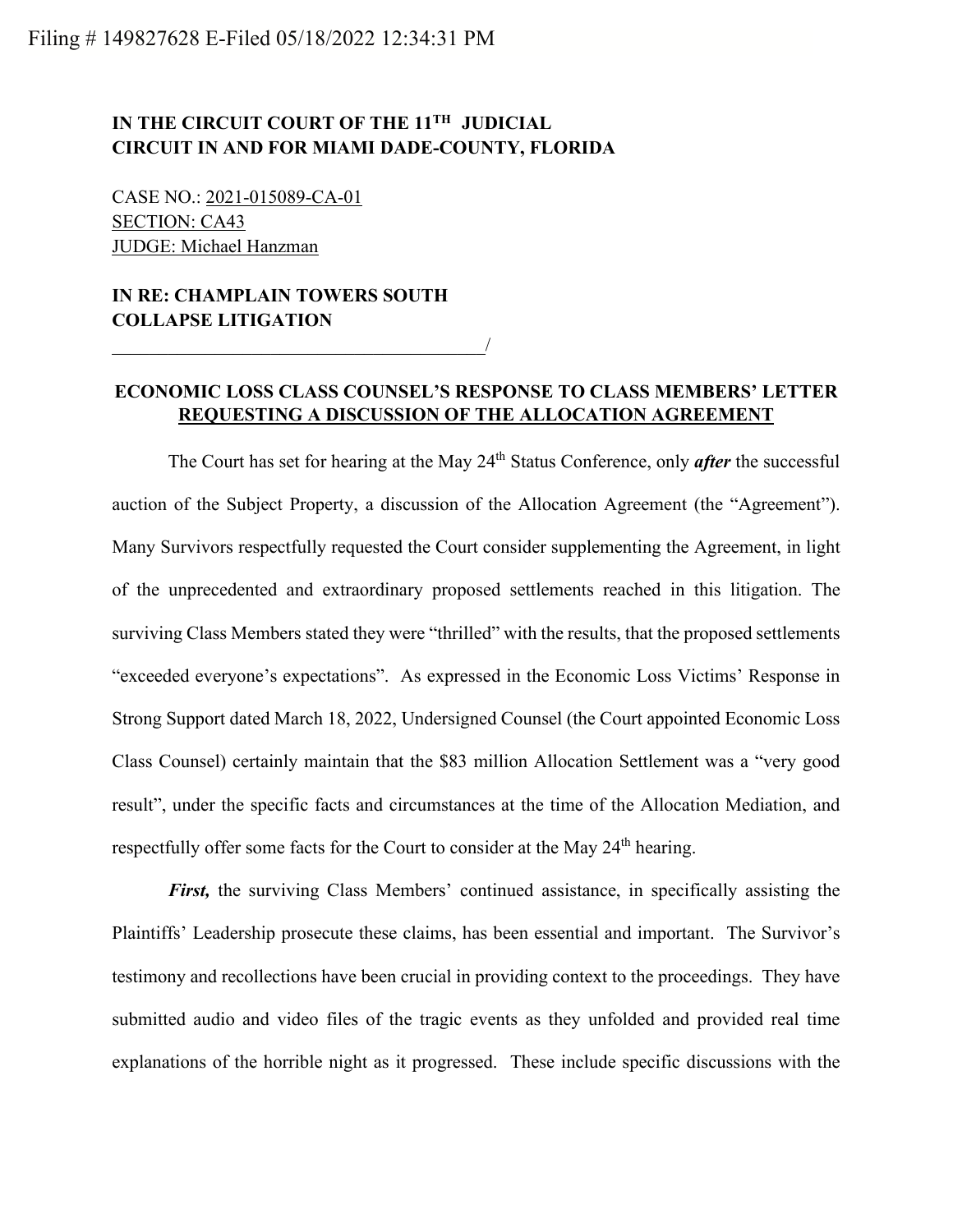building's security guards, management and various other third parties. These efforts have been very helpful to Leadership in reaching the proposed Settlements with existing and new Defendants.

**Second,** similar to the Court's own reaction, the recently announced proposed Settlements (possibly totaling over \$1 billion), "exceeded everyone's expectations", and are greatly improved from the settlements which were agreed to, and/or expected to be agreed to, at the time of the Allocation Mediation, and thus *may* justify a reallocation of the Settlement Proceeds.

*Third*, now that the deposits for the Subject Property have been increased to \$50 million and become non-refundable (with the contingencies waived), the potential for the sale of the Subject Property for at least the full price is more certain. The removal of this risk (as well as the possible increase in the sales price) *may* justify an increased amount of proceeds for the Survivors, in that one proffered level of damages to Survivors was "the value of the Subject Property".

*Fourth,* the continued assistance and support of all Survivors is essential, especially with regards to important Receivership activities (such as the pending *Termination Lawsuit*, which is not complete), and thus may justify making such cooperation, contingent and mandatory, before any additional funds are distributed.

Respectfully submitted May 18, 2022

*/s/ Adam M. Moskowitz* Adam M. Moskowitz (FBN 984280) Howard M. Bushman (FBN 364403) Adam A. Schwartzbaum (FBN 93014) Joseph M. Kaye (FBN 117520) THE MOSKOWITZ LAW FIRM, PLLC 2 Alhambra Plaza, Suite 601 Coral Gables, FL 33134 Tel: (305) 740-1423 adam@moskowitz-law.com *Plaintiffs' Economic Loss and Property Damage Track Co-Lead Counsel*